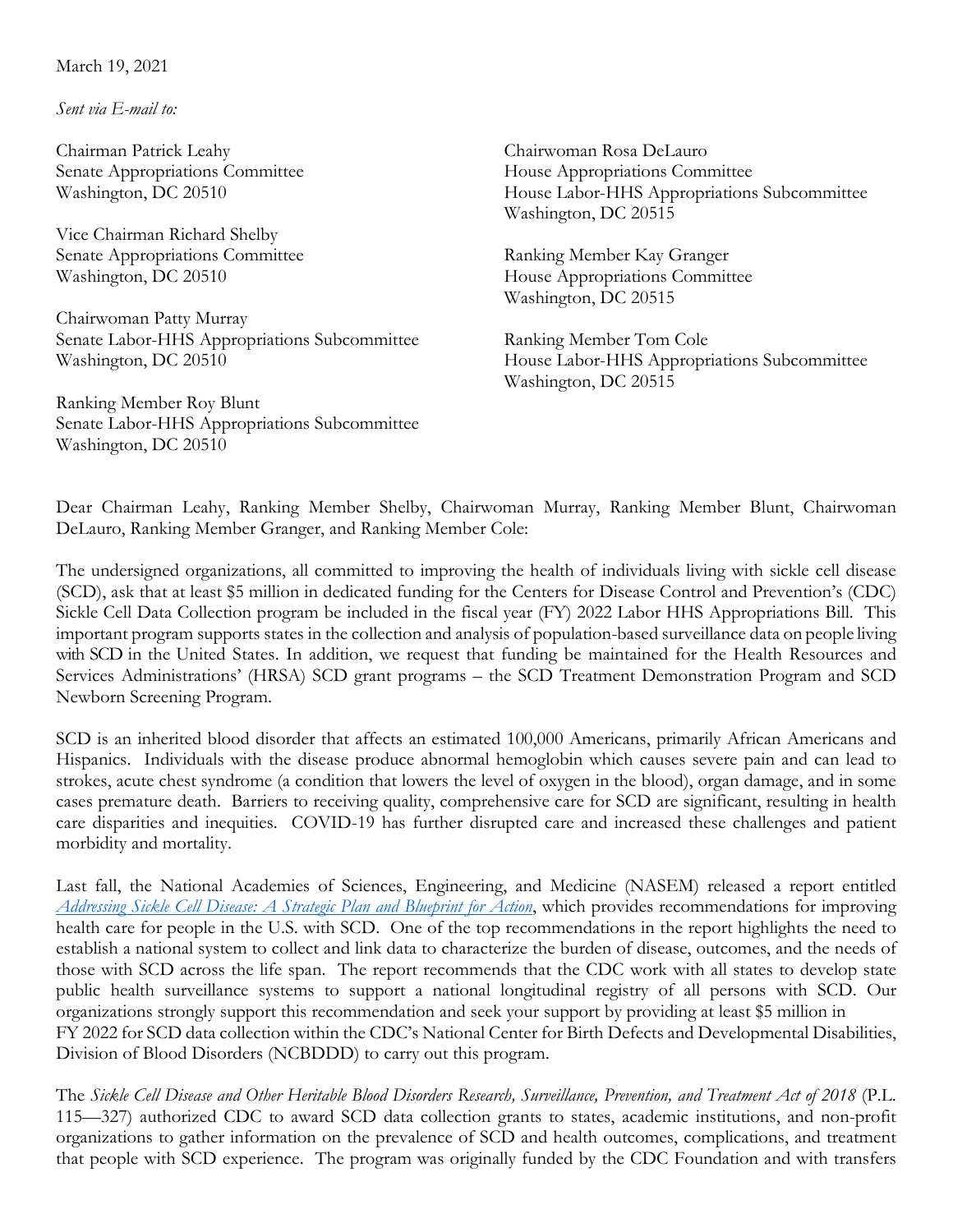from the HHS Office of Minority Health and CDC's Office of the Director. Currently eleven states participate – including California and Georgia, which have been collecting data under this program since 2015. Alabama, Indiana, Michigan, Minnesota, North Carolina, Tennessee, and Wisconsin were able to begin their programs in FY 2021 with the inclusion of \$2 million in the FY 2021 Consolidated Appropriations Act for this program. In early March 2021, the program expanded to Colorado and Virginia with funding from the CDC Foundation. These eleven states are estimated to include just over 35% of the U.S. SCD population. CDC estimated in its FY 2020 budget justification that \$25 million is needed to fully implement the data collection program in the U.S. We are seeking at least \$5 million in FY 2022 to continue to phase in the data collection program in the currently participating states and to allow for an expansion to additional states with the goal of covering the majority of the U.S. SCD population over the next five years.

Additionally, our organizations are supportive of maintaining funding for the SCD programs within HRSA's Maternal and Child Health Bureau, including the SCD Treatment Demonstration Program (SCDTDP) and SCD Newborn Screening Program. The grantees funded by these programs work to improve access to quality care for individuals living with SCD and sickle cell trait. The SCDTDP funds five geographically distributed regional SCD grants that support SCD providers to increase access to high quality, coordinated, comprehensive care for people with SCD. The SCD Newborn Screening Program provides grants to support a National Coordinating and Evaluation Center and community-based demonstration sites across the country that support the comprehensive care for newborns diagnosed with SCD.

Please consider the organizations listed below as a resource on SCD and keep us apprised on how we can assist you. Thank you for your consideration and efforts to improve the lives of individuals with this debilitating disease.

AABB ADDMEDICA American College of Emergency Physicians American Red Cross American Society of Gene & Cell Therapy American Society of Hematology American Society of Nephrology American Society of Pediatric Hematology/Oncology America's Blood Center Association of Maternal & Child Health Programs Association of Pediatric Hematology/Oncology Nurses Association of Public Health Laboratories Australian Sickle Cell Advocacy Axis Advocacy bluebird bio Cayenne Wellness Center Cerus Corporation Chiesi Global Rare Diseases Children's Healthcare of Atlanta Children's Hospital of Philadelphia Children's National Hospital Cincinnati Children's Hospital Crispr Therapeutics Dreamsickle Kids Foundation Duke Health